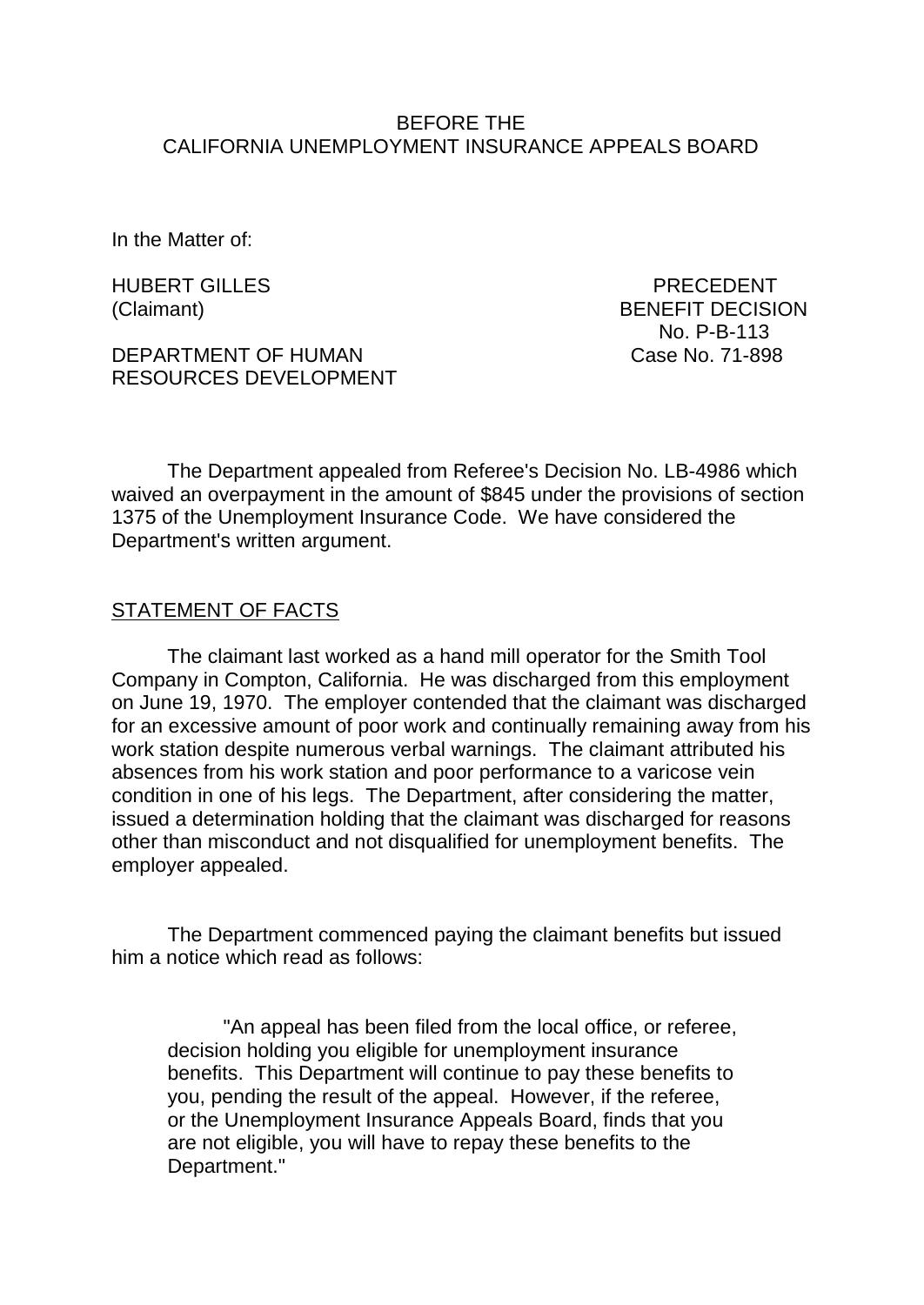In due course the employer's appeal to a referee came on for a hearing, and on October 22, 1970 the referee issued a decision based upon substantially the same facts holding that the claimant was discharged for misconduct connected with his work and disqualified for benefits under section 1256 of the code.

On October 27, 1970, after receipt of the referee's decision, the Department notified the claimant that he had been overpaid benefits in the amount of \$845 and was liable for the repayment thereof. The claimant appealed the notice of overpayment to a referee. He also appealed the referee's decision on the termination issue, which brought about the overpayment notice, to this board.

On December 3, 1970 we affirmed the referee's decision holding that the claimant had been discharged for misconduct connected with his most recent work. On January 14, 1971 a referee's decision was issued holding that the overpayment set up against the claimant should be waived. The waiver issue is now before us.

# REASONS FOR DECISION

The California Legislature in enacting the Unemployment Insurance Code apparently decided that overpayments of benefits should be held to a minimum. In accordance with that plan the Legislature enacted section 1335 of the code, which reads as follows:

"1335. If an appeal is filed, benefits with respect to the period prior to the final decision on the appeal shall be paid only after such decision, except that:

"(a) If benefits for any week are payable in accordance with a determination by the department irrespective of any decision on the issues set forth in the appeal, such benefits shall be promptly paid regardless of such appeal, or

"(b) If a referee affirms a determination allowing benefits, such benefits shall be paid regardless of any appeal which may thereafter be taken, and regardless of any action taken under Section 1336 or otherwise by the director, Appeals Board, or other administrative body or by any court.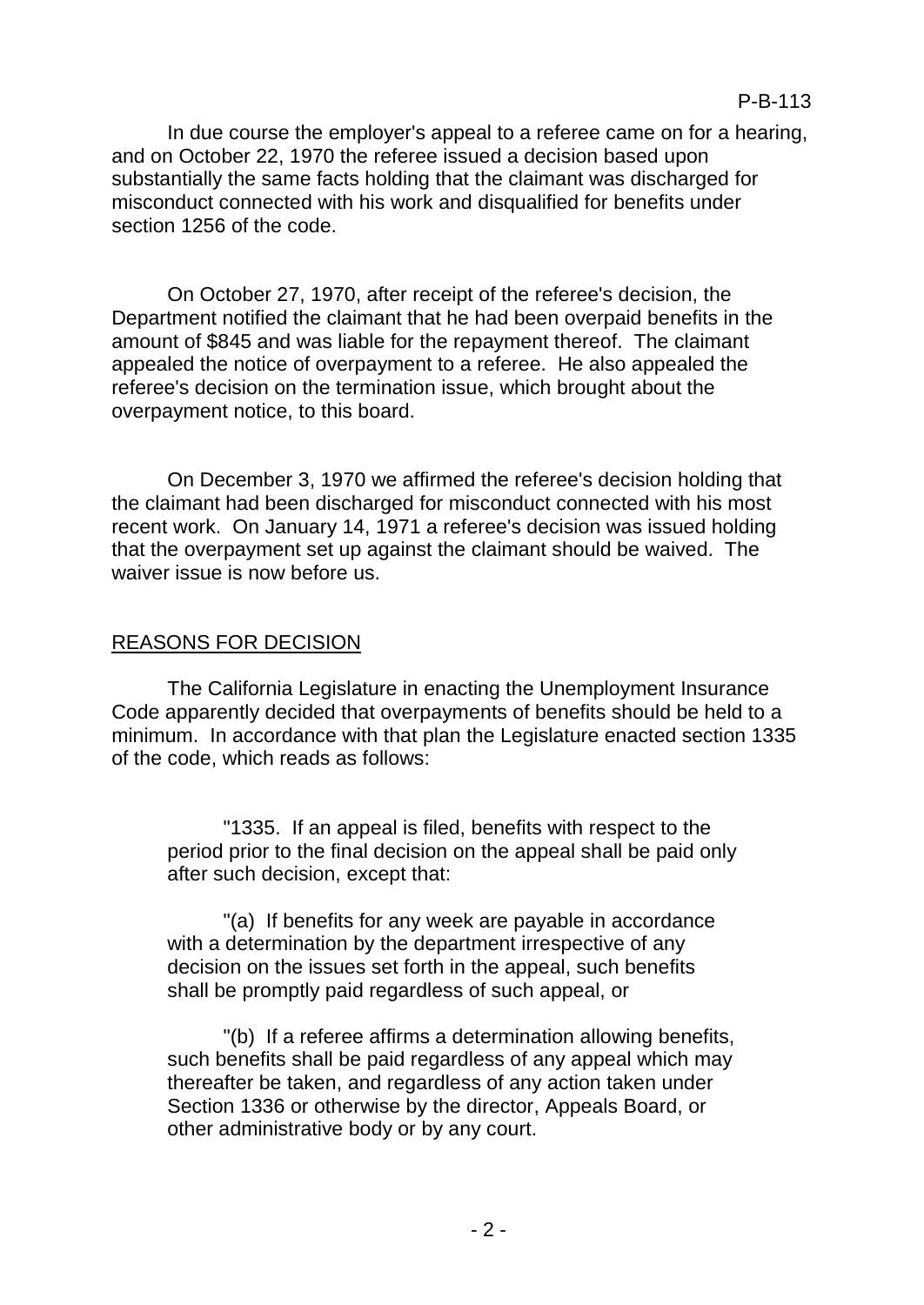"If such determination is finally reversed, no employer's account shall be charged with benefits paid because of that determination."

The overall effect of section 1335 was to stop benefits from being paid if an employer filed an appeal to a referee or to this board until the matter was heard and finally decided. This procedure had one exception. If both the Department and a referee decided the case in favor of the claimant, benefits were paid immediately. Overpayments were held to a minimum, but some eligible claimants were denied benefits for several weeks while appeals were being processed.

On May 14, 1970 the process was drastically changed by a three judge Federal District Court in the case of Judith Java, et al. v. California Department of Human Resources Development*,* Case No. C69350ACW U.S. District Court for the Northern District of California. In that case the court issued an injunction against the Department's enforcement of section 1335 of the code.

The decision of the lower court was affirmed by the Supreme Court on April 26, 1971.

The Supreme Court held:

"'Section 303 (a)(1) of the Social Security Act requires a method of administration "reasonably calculated to insure full payment of unemployment compensation when due." In light of the intent of Congress to make payments available at the earliest stage of unemployment as is administratively feasible, in order to provide a substitute for wages, the language "when due" must be construed to mean when benefits are allowed as a result of a hearing of which both parties have notice and are permitted to present their respective positions. Since California's initial interview provides such a hearing, enforcement of Section 1335 of the California Unemployment Insurance Code, providing for the withholding of insurance benefits upon an employer's appeal from the initial eligibility determination, must be enjoined because it conflicts with the requirement of Section 303 (a)(1) of the Social Security Act.'"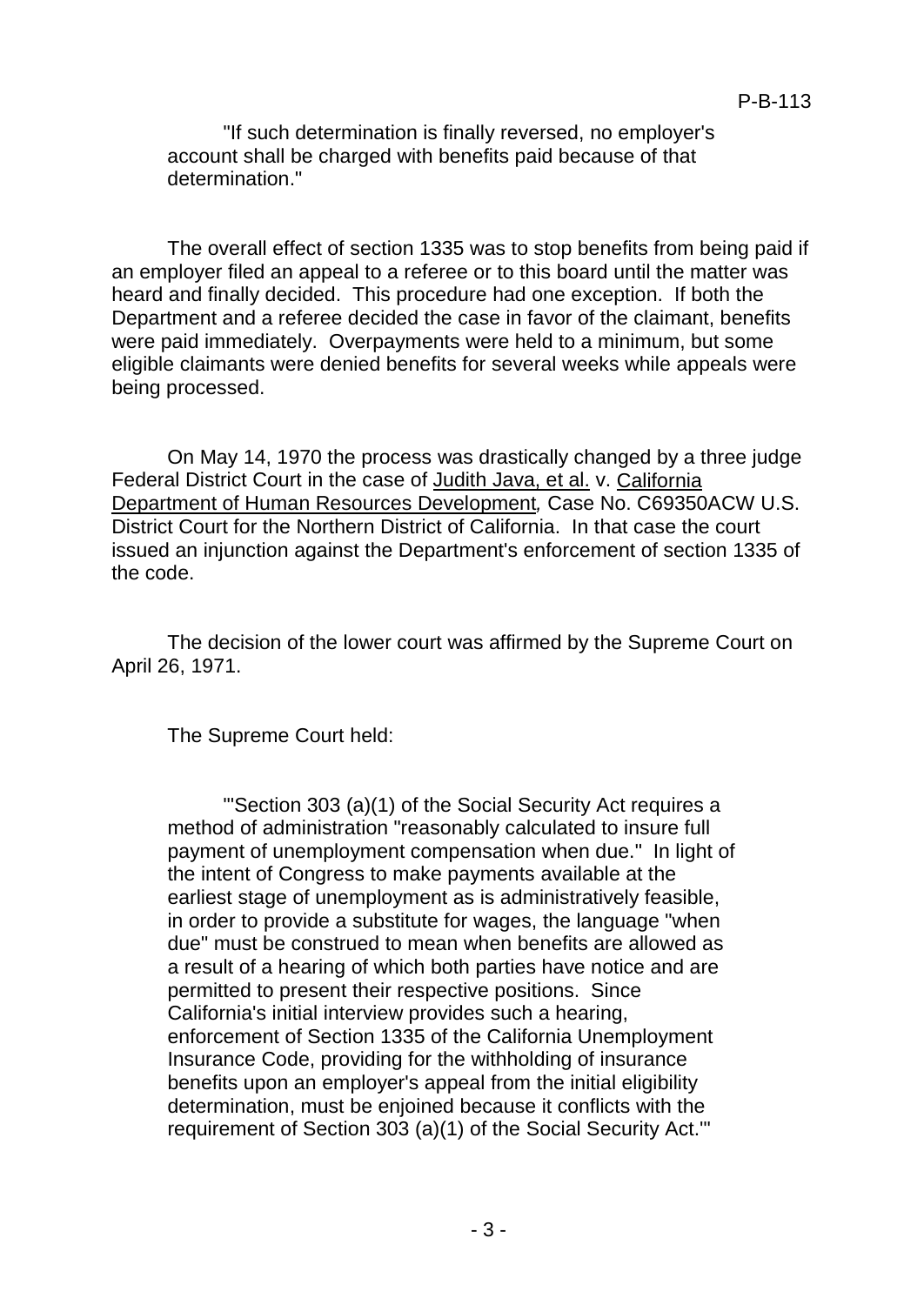It should be noted that the lower court found that holding up benefits after an employer appeal violated the claimant's constitutional right of due process. The Supreme Court said that they found it unnecessary to reach that issue. However, the Supreme Court in holding that the Department's initial interview accords all of the parties procedural due process may well have reversed the lower court on the constitutional issue, at least by implication. In any event the manner in which the Supreme Court treated the issues convinces us that the same rules concerning payment of benefits apply after an appeal from a referee hearing as apply after an appeal from a Department determination. To be more specific, benefits must be paid while an appeal is pending from a referee decision in favor of the claimant in the same way that benefits must be paid after a Department determination in the claimant's favor. In view of our finding that the same payment rules apply in each case, we conclude that the same rules apply as to waiver of overpayments, which is the issue presently before us.

The lower court and the Supreme Court understood from the briefs that their action would result in numerous overpayments. Counsel for the claimants argued that the desirability of immediate payment to claimants otherwise eligible outweighed any undesirable effect of overpayments. The court did not discuss the overpayment issue. Consequently, we must assume that the California statute concerning overpayments remains applicable.

Section 1375 of the code reads as follows:

"1375. Any person who is overpaid any amount as benefits under this part is liable for the amount overpaid unless:

"(a) The overpayment was not due to fraud, misrepresentation or wilful nondisclosure on the part of the recipient, and

"(b) The overpayment was received without fault on the part of the recipient, and its recovery would be against equity and good conscience."

A close analysis of section 1375 of the Unemployment Insurance Code reveals that three tests must be met before an overpayment can be waived. First, the overpayment must not have been caused by fraud, misrepresentation or wilful nondisclosure. Second, the claimant must be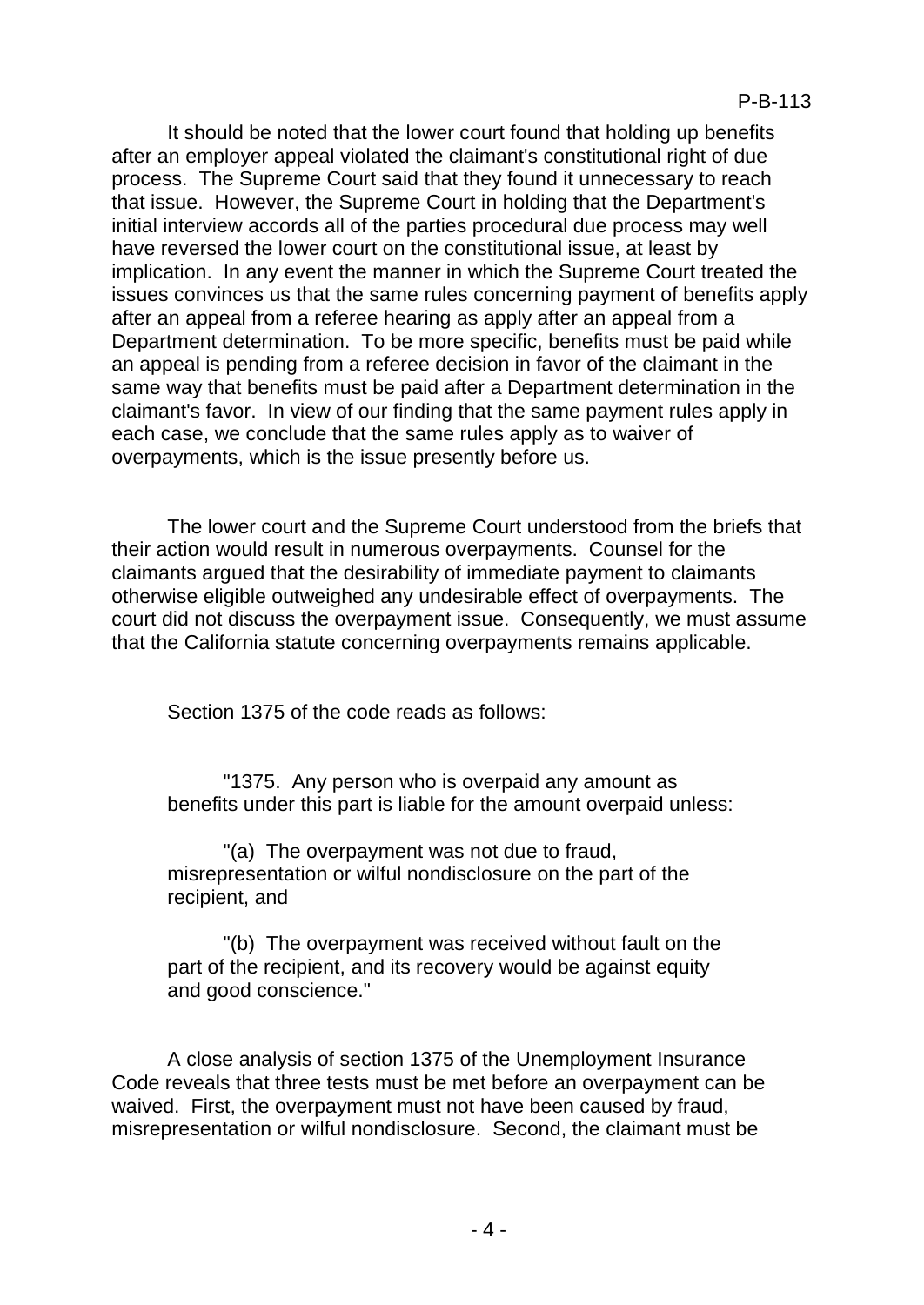without fault. And third, it must be against equity and good conscience to require repayment. The claimant satisfies the first two tests but not the third.

Ballantine's Law Dictionary defines equity as:

"A term having a variety of meanings. The mitigating principles, by the application of which substantial justice may be attained in particular cases wherein the prescribed or customary forms of ordinary law seem to be inadequate. A complex system of established law and jurisprudence. The standing of a party to claim relief. An interest in property which a court of equity will protect."

Black's Law Dictionary in defining equity states in part:

"It is grounded in the precepts of the conscience, not in any sections of positive law. . . ."

The definitions of "equity" and "good conscience" seem to intertwine and lead us to believe that the terms are substantially synonymous and pertain to some moral right or obligation, rather than any legal concept.

In the instant case the claimant is not entitled to the benefits he received and he was put on notice that the money would have to be repaid if the case was reversed on appeal. It does not appear that he has any legal or moral right to the money.

Accordingly, we find that it is not against equity and good conscience to require the claimant to repay the benefits. In fact, we have previously held in Appeals Board Decision No. P-B-47 that to charge the fund, by waiving repayment of benefits that a claimant is not entitled to, would be unjust and a detriment to the public at large.

We conclude that the referee erred in waiving the overpayment.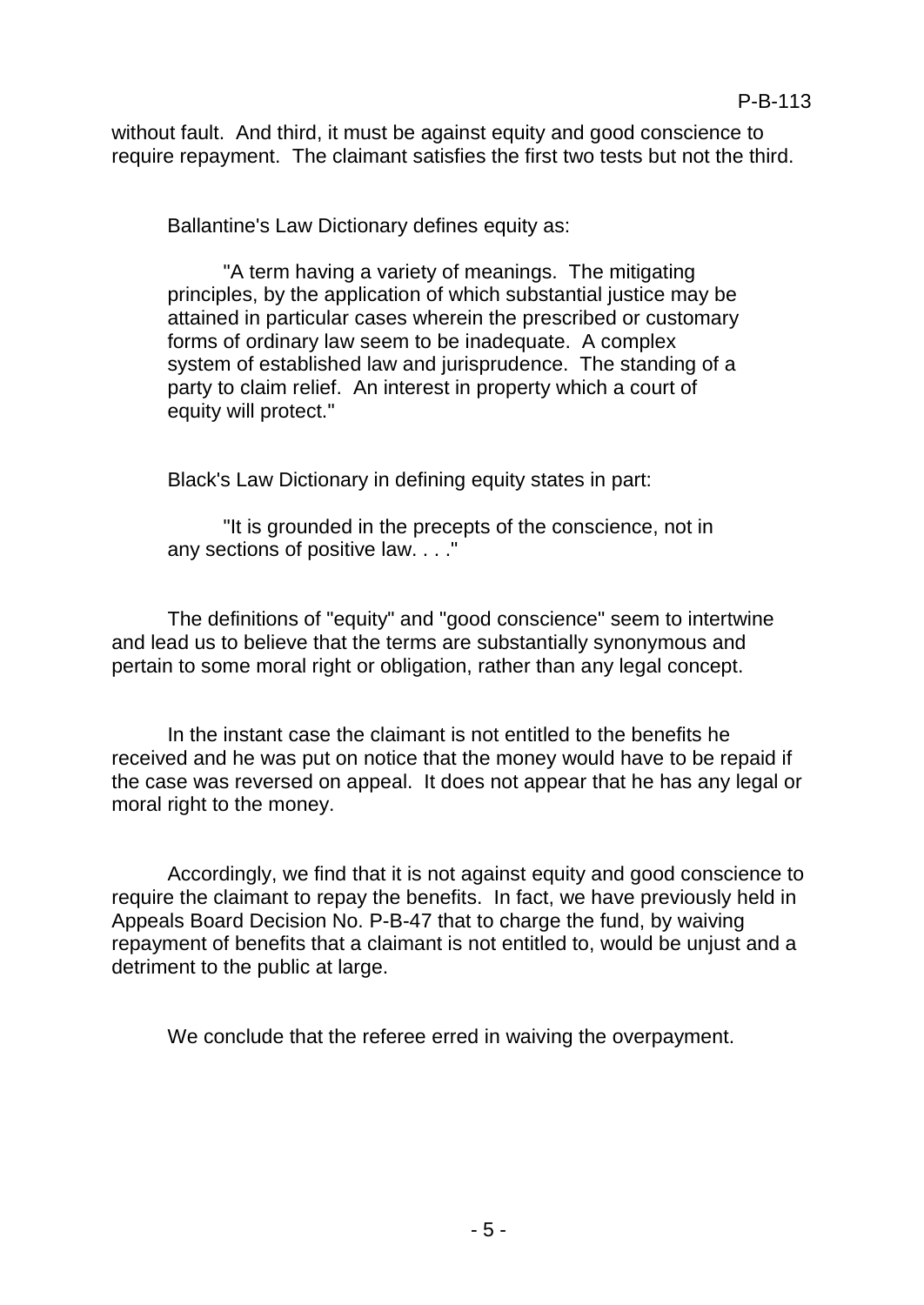## DECISION

The decision of the referee is reversed. The claimant is liable for the overpayment in the amount of \$845.

Sacramento, California, July 27, 1971.

# CALIFORNIA UNEMPLOYMENT INSURANCE APPEALS BOARD

ROBERT W. SIGG, Chairman

CLAUDE MINARD

JOHN B. WEISS

CARL A. BRITSCHGI

DISSENTING - Written Opinion Attached

DON BLEWETT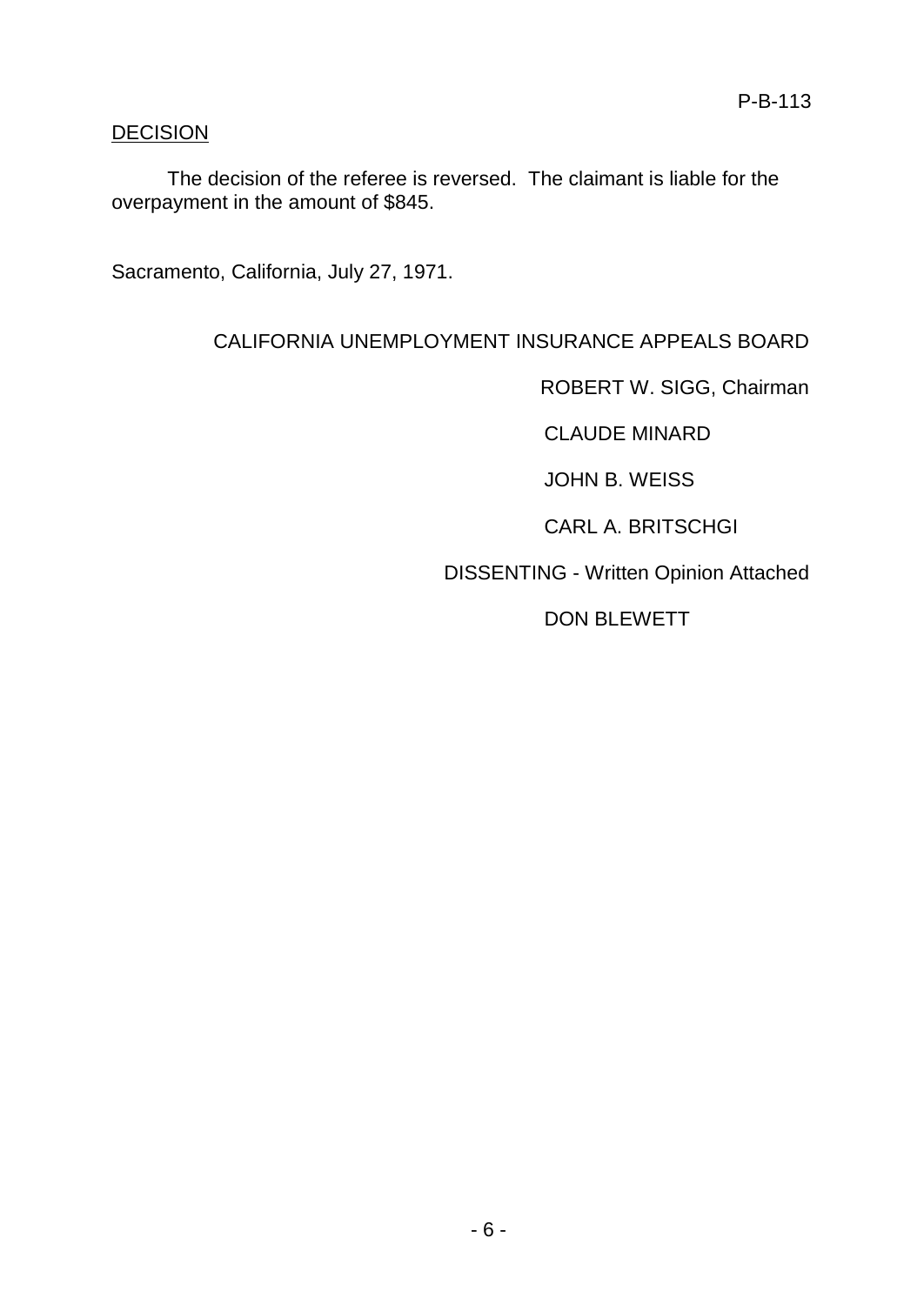#### DISSENTING OPINION

In my opinion it is against equity and good conscience to require that this claimant repay the overpaid benefits.

In arriving at this conclusion I have first considered the basis upon which the United States Supreme Court in Java found that benefits must be paid during the period of appeal from an initial determination holding a claimant eligible for benefits.

In Java the court stated:

"It is true, as appellants argue, that the unemployment compensation insurance program was not based on need in the sense underlying the various welfare programs that had their genesis in the same period of economic stress a generation ago. A kind of 'need' is present in the statutory scheme for insurance, however, to the extent that any 'salary replacement' insurance fulfills a need caused by lost employment. The objective of Congress was to provide a substitute for wages lost during a period of unemployment not the fault of the employee. Probably no program could be devised to make insurance payments available precisely on the nearest payday following the termination, but to the extent that this was administratively feasible this must be regarded as what Congress was trying to accomplish. The circumstances surrounding the enactment of the statute confirm this."

\* \* \*

". . . The purpose of the Act was to give prompt if only partial replacement of wages to the unemployed, to enable workers 'to tide themselves over, until they get back to their old work or find other employment, without having to resort to relief.' Unemployment benefits provide cash to a newly unemployed worker 'at a time when otherwise he would have nothing to spend," serving to maintain the recipient at subsistence levels without the necessity of his turning to welfare or private charity. . . ."

\* \* \*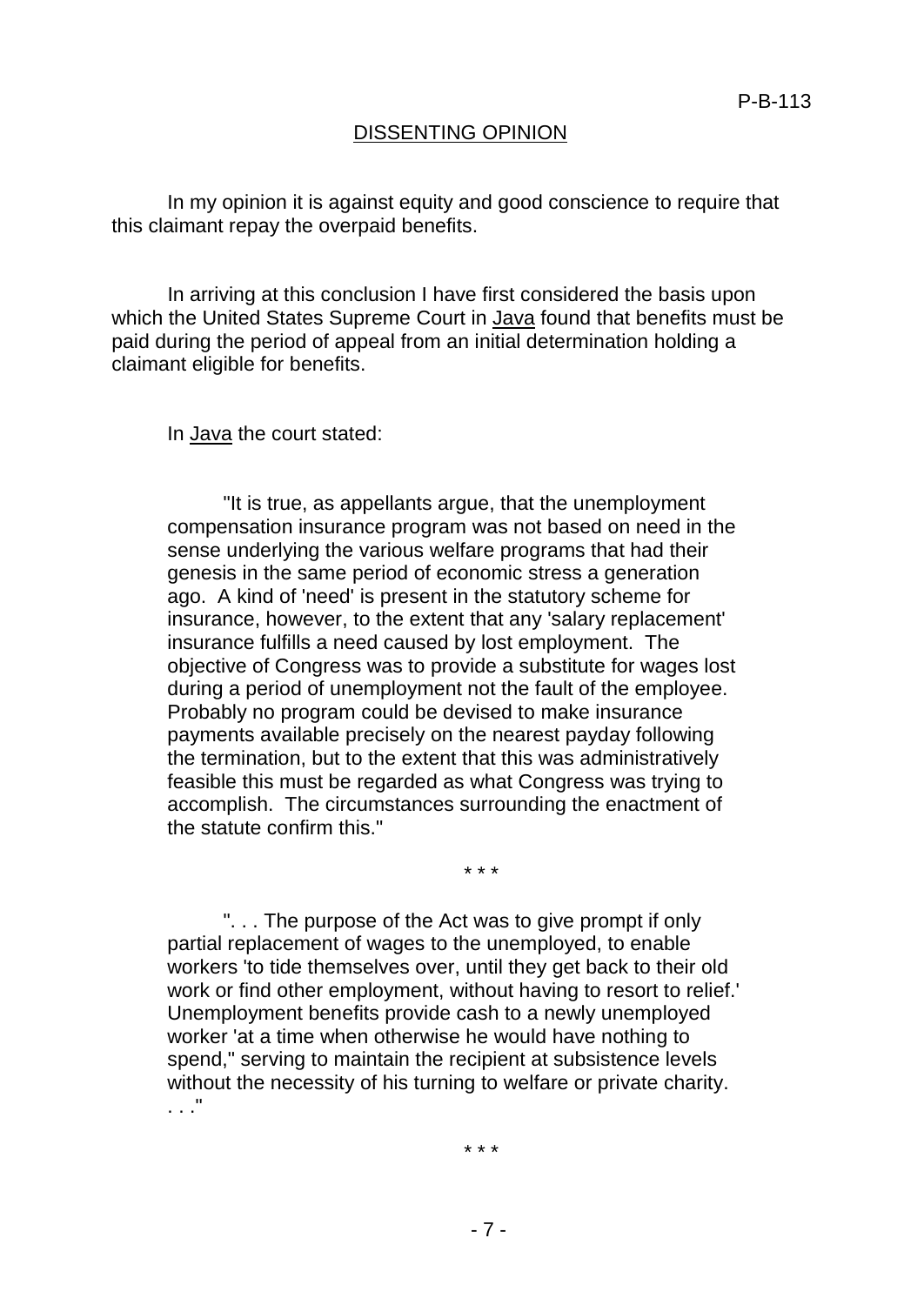". . . Paying compensation to an unemployed worker promptly after an initial determination of eligibility accomplishes the congressional purposes of avoiding resort to welfare and stabilizing consumer demands; delaying compensation until months have elapsed defeats these purposes. . . ."

I also note the concurring opinion of Mr. Justice Douglas in which he states:

"The argument of California in this case is surprisingly disingenuous. First it seeks to distinguish Goldberg v. Kelly*,* 397 U.S. 254, on the ground that 'welfare is based on need; unemployment insurance is not.' But that simply is not true, for the history makes clear that the thrust of the scheme for unemployment benefits was to take care of the need of displaced workers, pending a search for other employment. . . ."

In overruling California's statutory provision for the suspension of benefits on appeal (section 1335), the Supreme Court has stated the purpose of the federal statutory scheme is to provide cash to the unemployed worker serving to maintain him at a subsistence level without the necessity of turning to welfare or private charity.

### Is this purpose frustrated by requiring a recipient of such benefits to repay them?

In a footnote to the court's decision in Java, there appears this statement:

"Counsel informed the Court that recoupment is effected by the Department as to approximately 65% of the amounts erroneously paid; this is generally accomplished by way of offset against benefits subsequently granted in a later unemployment claim. The Department may also file a civil action for recovery. See Cal. Unempl. Ins. Code §2739."

If the usual method of recovery of overpayment is by offset against benefits subsequently granted on a later claim, it is apparent to me that the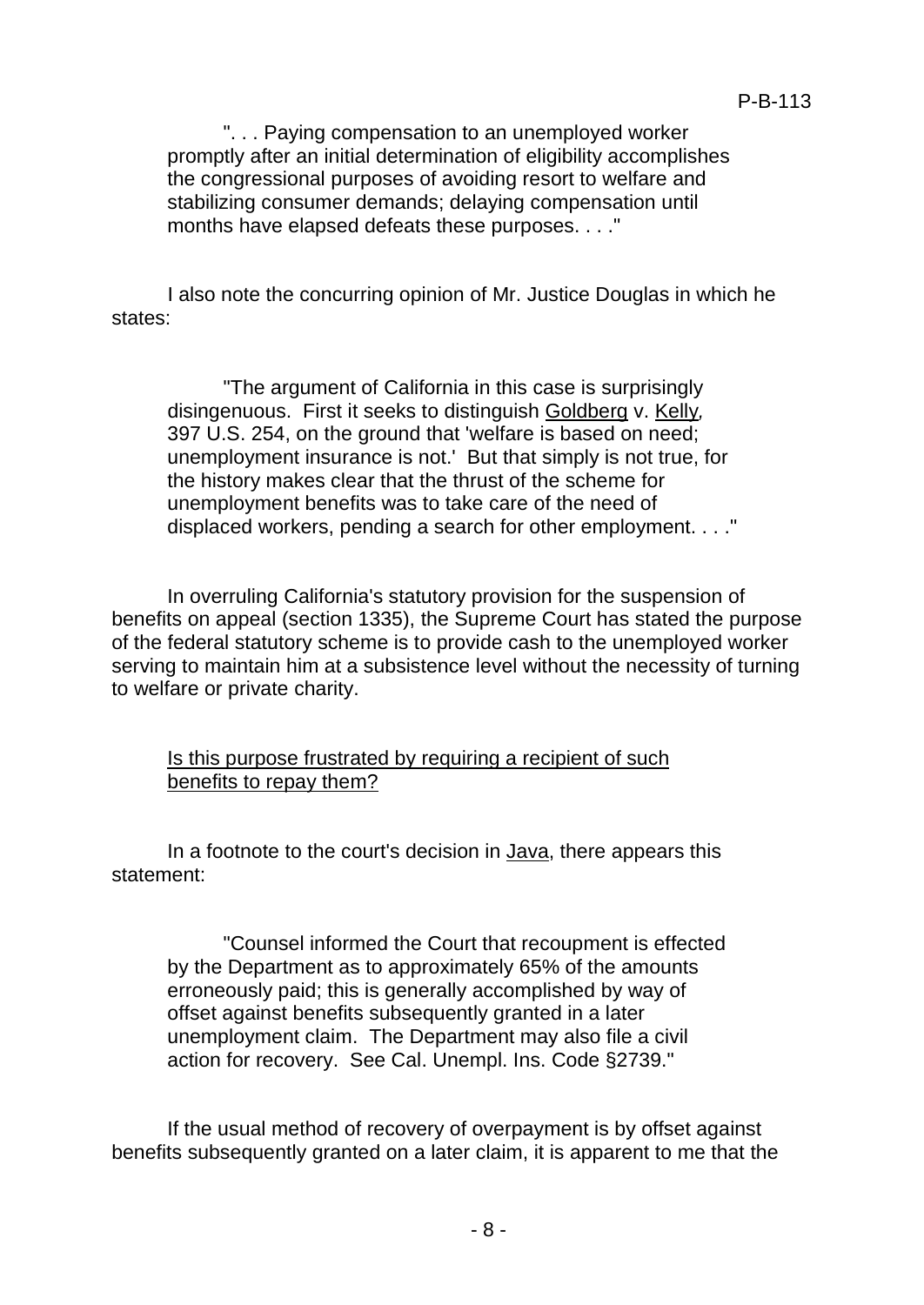purpose of prompt payment of benefits will be frustrated. Is there any reason to believe that the worker will not be in just as great a need for benefits in a later period of unemployment? Will the withholding of such benefits to which he is entitled accomplish the congressional purpose of avoiding resort to welfare and private charity? The answers are obvious. The denial of benefits to an otherwise unemployed eligible benefit claimant through the offset procedure just as effectively frustrates the congressional purpose as did the original suspension of benefits pending disposition of the appeal.

Thus, it seems to me the court in Java has provided the answer to the question of whether it would be against equity and good conscience to require this claimant to repay the overpaid benefits. True, the court did not discuss the overpayment issue, and properly so, for the issue was not before it. But its decision clearly points the way. To require repayment would frustrate the congressional purpose, would be contrary to the decisional law in this State as hereinafter discussed, and would certainly be in violation of equitable principles and good conscience.

This is borne out by the great weight of judicial authority in the United States and money paid in error solely because of a mistake of law cannot ordinarily be recovered by the payor. (63 Alr. 1354) This is certainly true of private money so overpaid. (Klinker v. Guarantee Title Co.*,* 98 Cal. App. 469, 277 Pac. 177) While not so well settled, the majority view applies the same rule to public money overpaid under a mistake of law. (40 Am. Jur. 453) There is abundant reason to believe that the California laws recognize the majority view in holding that public money overpaid because of a mistake of law cannot ordinarily be recovered. Whatever may be the California rule as to public money in general, the law fully supports the proposition that insofar as unemployment benefits are concerned, no recovery of benefits overpaid solely because of a mistake of law is the rule and recovery the exception. In Western etc. Lbr. Co. v. Cal. Emp. Com., 58 C.A. 2d 403, 137 Pac. 2d 76, the California District Court of Appeal in discussing benefits overpaid to claimants stated:

". . . [The claim of the employer's] that the moneys erroneously paid under the mandatory provisions of the act can be recovered on the theory that the state is not bound by the acts of its agents acting beyond the scope of their authority cannot be upheld. This we say because, although the payments were erroneously made it cannot be said that the payments were unauthorized. . . . such payments were made by 'authority of law,' by a tribunal possessed of jurisdiction in the